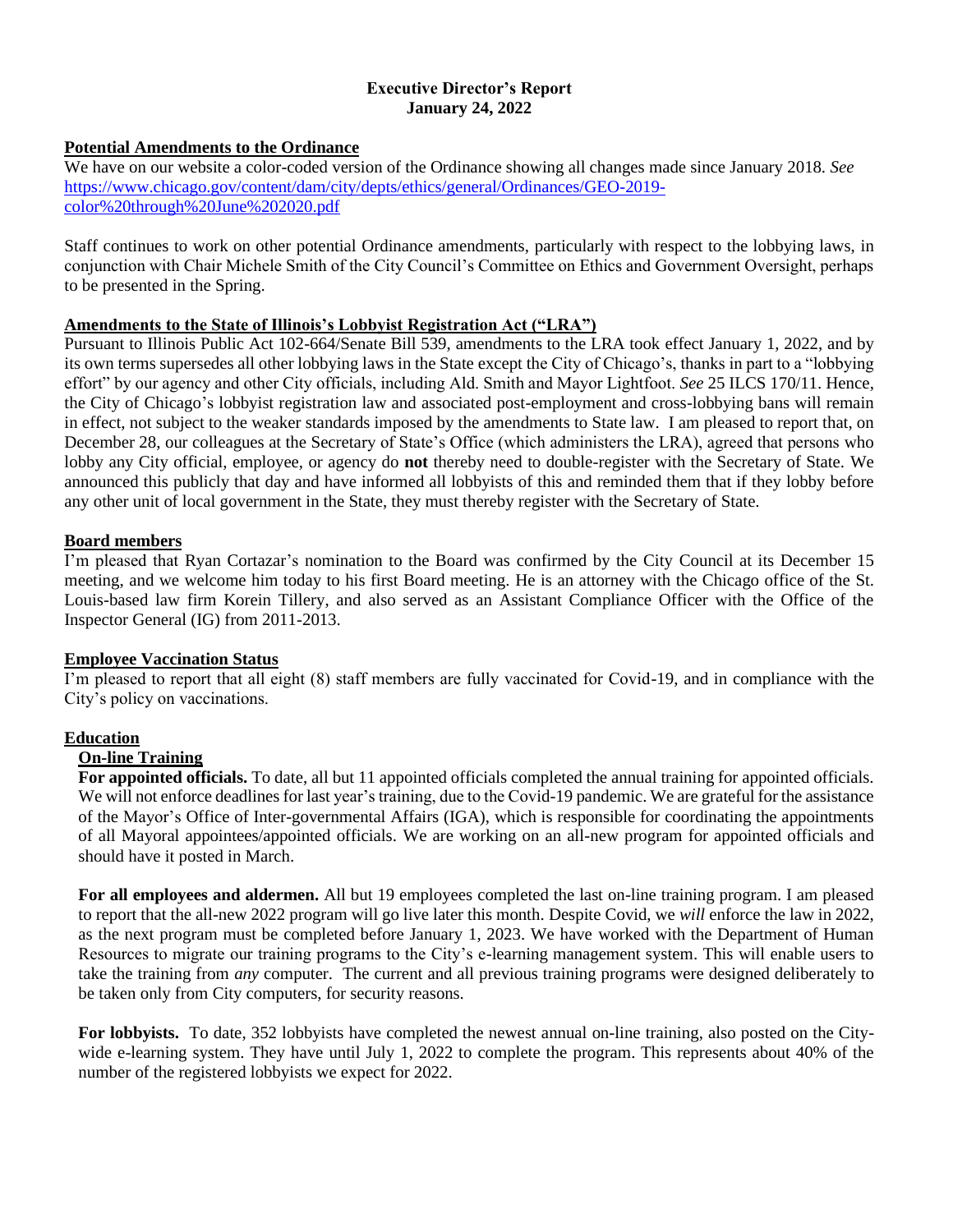### **Classes and other presentations**

We cancelled all in-person classes from March 2020 on. Given the course of the pandemic, we are unable to re-start them. We have extended all training deadlines accordingly. All Board classes and educational programs cover sexual harassment.

On an evening in February, we will make a one-hour a virtual presentation to the membership of the United Northwest Side Organization at one of their regular meetings. This is at the invitation of the organization's President.

On February 8. we will make a one-hour in-person presentation to the entire staff of the Civilian Office of Police Accountability (COPA), at the invitation of its Administrator.

On February 10, we will make a one-hour virtual presentation to  $45<sup>th</sup>$  Ward Ald. Gardiner and his staff, at his invitation.

## **Advisory Opinions**

Since the Board's last meeting, we have issued 263 informal advisory opinions. The leading categories for informal opinions were, in descending order: Gifts; Lobbying; Travel; Post-Employment; Prohibited Conduct; Outside Employment; and Conflicts of Interests..

The leading City departments from which requesters came in this period were, in descending order: City Council; Office of the Mayor; Police Department/Civilian Office of Police Accountability (COPA); Law Department; Chicago Public Library; Department of Buildings; and Department of Aviation.

Informal opinions are not made public but are logged, kept, and used for training and future advisory purposes. (This same practice occurs with our colleagues at the New York City Conflicts of Interest Board, who issue roughly the same number of informal opinions.) They form the basis for much of our annual and periodic educational programs. Formal opinions are made public, in full text, with names and other identifying information redacted out.

In the past five (5) years, the Board has issued 62 formal opinions, including 11 in 2021.

## **Summary Index of Formal Advisory Opinions/Text of all Formal Advisory Opinions**

The full text of every formal Board opinion issued since 1986 is posted on the Board's website (more than 915), redacted in accordance with the Ordinance's confidentiality provisions, here: [https://www.chicago.gov/city/en/depts/ethics/auto\\_generated/reg\\_archives.html](https://www.chicago.gov/city/en/depts/ethics/auto_generated/reg_archives.html)

Redacted opinions are posted once issued by or reported to the Board. Summaries and keywords for each of these opinions are available on the Board's searchable index of opinions, here: <https://www.chicago.gov/content/dam/city/depts/ethics/general/Publications/AOindex.docx>

Only a handful of other ethics agencies have comparable research tools. We are unaware of jurisdictions that make their *informal* opinions public—though others issue them confidentially and enable requesters to rely on them in the event of an investigation or enforcement. The opinion issued by Board staff that will be discussed in Executive Session will be added to these sites.

## **2022 Statements of Financial Interests**

All City employees and officials required to file their 2022 Statements will be notified by our EFIS system around February 28. We anticipate about 3,800 filers. Spreadsheets with last year's filers will be sent later this week to all departments and City Council office, and Intergovernmental Affairs.

## **Lobbyists: Re-registration and Q4 Reports**

All 892 lobbyists registered as of December 31, 2021 had to re-register or terminate their registration and file their Q4 activity reports before Friday, January 21. As of today, we have approximately 670 who have re-registered, and have collected \$276,200 in fees. However, those who have not responded will be contacted by first class, certified, and email, and we will notify them that they must re-register or terminate within 10 days of the notice, otherwise they will be found in violation of law, fined \$1,000 per day until they do so, and their names and fines made public.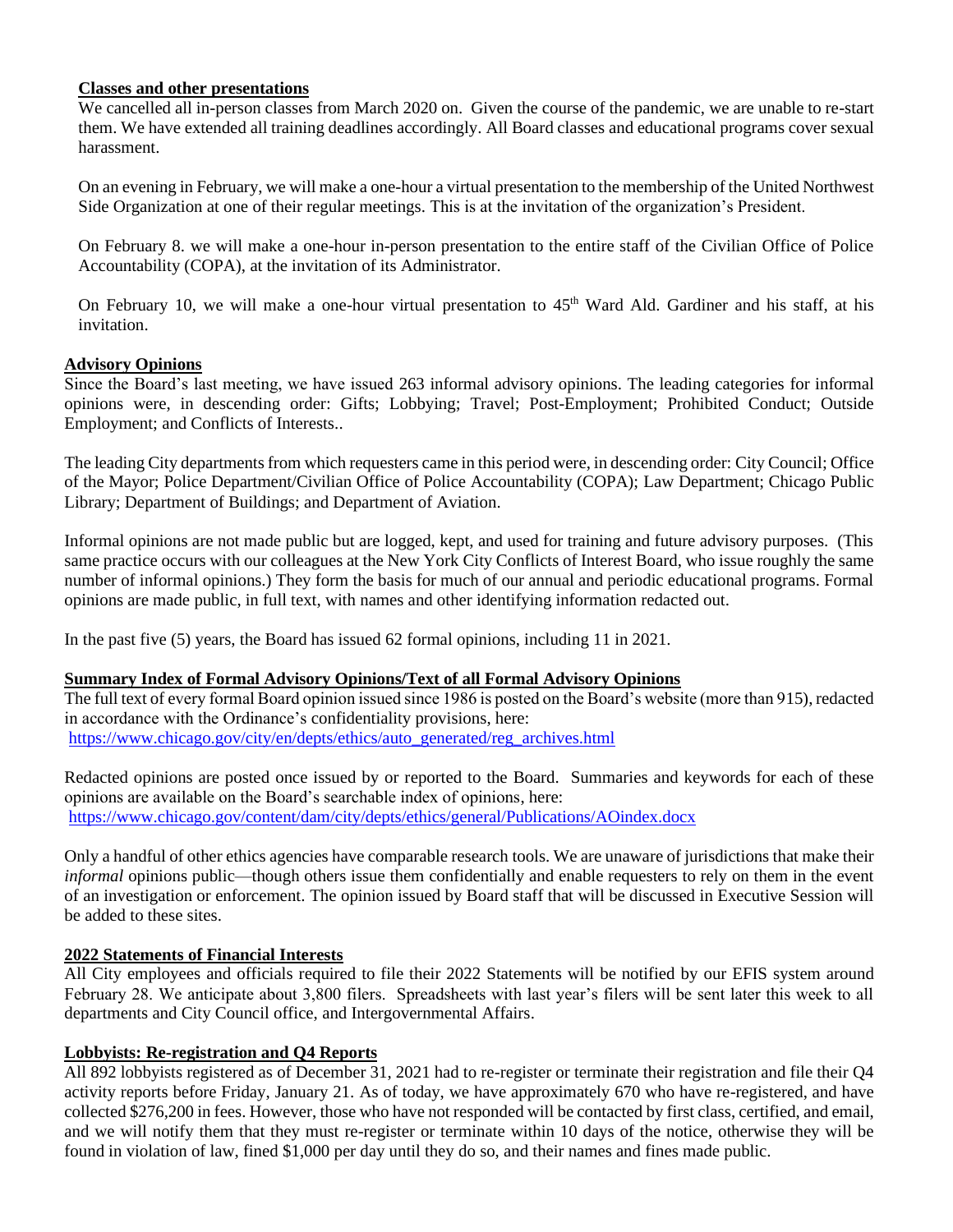It is not uncommon for previously registered lobbyists to terminate their registrations in January and then re-register later in the year.

We expect, overall, about a 5% increase in the number of registered lobbyists for 2022, which would put us at about 940 registrants.

## **Personnel Rules Revisions**

In conjunction with the Mayor's Office, Departments of Human Resources, Law, Buildings, Business Affairs and Consumer Protection, and others, we worked on updating the City Personnel Rules, which were last revised in 2014. In particular, we are assisting on revisions to Rule XXIX, entitled "Conflict of Interest," with respect to: (i) conforming the Rules to the current version of the Governmental Ethics Ordinance; and (ii) expanding that Rule to prohibit City employees from making certain recommendations as to the hiring of other City employees and to recommending vendors or tradespeople to persons who are subject to inspections, permit reviews, etc.

#### **Department Consultations**

In the last month, we assisted the Department of Streets & Sanitation in revising their conflicts of interests policies, with respect to recommending outside business to residents, at the request of the Mayor's Office and the Department's Commissioner. We are working with the Commission on Human Relations to formulate a policy governing its employees' service on non-profit and other boards. We also consulted with the Budget Office as to applicable ethics restrictions on the new Community Microgrants Program.

## **Waivers**

Since July 1, 2013, the Board has had authority to grant waivers from certain provisions in the Ethics Ordinance. The Board has granted seven (7) and denied two (2). By law, we make all granted waivers public on our website.

## **Sister Agency Ethics Officers**

We will meet next in March with the ethics officers from the other local governmental agencies: the Cook County Board of Ethics, Chicago Public Schools, Chicago Park District, Chicago Transit Authority, City Colleges of Chicago, Cook County Assessor's Office, Cook County Inspector General's Office (who are responsible for the MWRD) and Chicago Housing Authority.

# **Chicago Casino bids, the Board's Work per the Illinois Gambling Act**

As was widely reported, the City received five (5) bids for a Chicago casino. In the Fall of 2020, 11 firms responded to the City's RFI (request for information) regarding interest in placing and operating a casino in Chicago. Both have triggered reporting requirements, to the Illinois Gaming Board, of City employees and officials who have "communications" with "applicants" regarding "gaming" under the Illinois Gambling Act, 230 ILCS 10/1 et seq. Further, once a casino operator is identified, other requirements under the substantive ethics provisions of that state statute will take effect. Penalties for violating this law are severe: it is a Class 4 Felony under Illinois law, subjecting the violator to fines up to \$25,000 and 1-3 years in prison.

Board staff worked closely with the Law Department, Mayor's Office, and the City's outside counsel (Taft, Stettinius and Hollister) to ensure that City officials and employees are informed of these reporting (and eventually, substantive ethics) requirements and prohibitions. There were multiple briefings with City Council members and their senior staff. Later briefings with City departments and boards and commissions that explain these laws and requirements will occur in 2021, after responses to the City's recently issued RFP (request for proposals) are analyzed. Note that the Gambling Act's reporting requirements are in addition to the restrictions in the City's Governmental Ethics Ordinance that would apply to those "applicants" who "communicate" with City officials or employees, such as the Ordinance's gifts restrictions and lobbyist registration requirements.

### **Summary Index of Board-Initiated Regulatory Actions/Adjudications/pre-2013 Investigations**

We post the summary index of all investigations, enforcement and regulatory actions undertaken by the Board since its inception in 1986 (other than those for violations of filing or training requirements or campaign financing matters). It includes an ongoing summary of all regulatory actions the Board undertook without an IG investigation. There is one such matter on today's agenda for status reports only.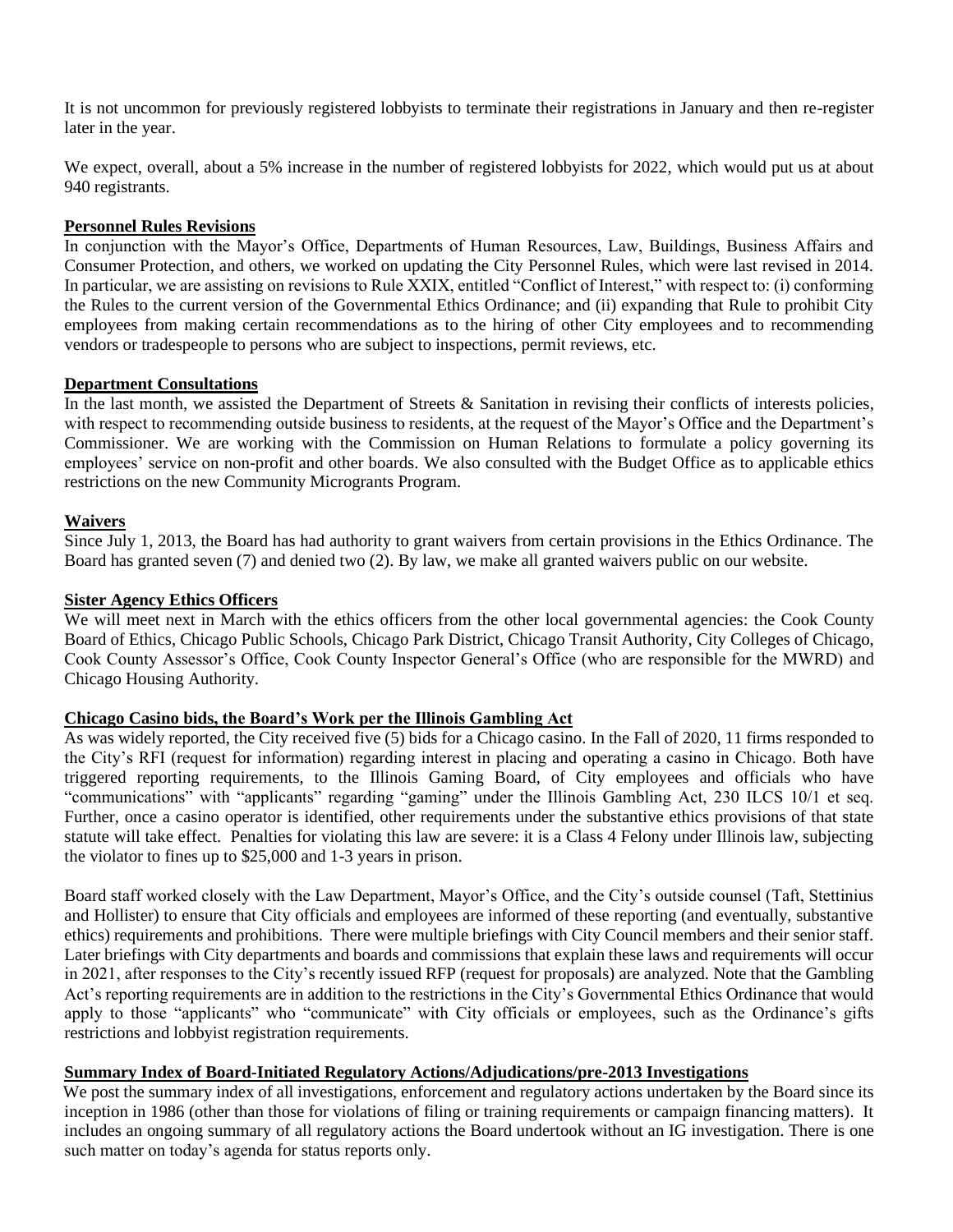The Board makes public the names of all violators and penalties it assesses where authorized by law to do so. There have been, to date, 129 such matters. But only in those that occurred after July 1, 2013 can the Board release the names of those found to have violated the Governmental Ethics Ordinance. Since July 1, 2013, alone, there have been 56 such matters.

## **Summary Index of Ongoing IG/LIG Investigations/Adjudications**

There are currently no completed IG ethics investigations awaiting adjudication.

We post on our website and continually update an ongoing investigative record showing the status of every completed investigation brought to the Board by both the IG (13 since July 1, 2013) and the former Office of the Legislative Inspector General ("LIG"), since January 1, 2012, and the status of all 50 petitions to commence investigations presented to the Board by the LIG. We update it as appropriate, consistent with the Ordinance's confidentiality provisions. *See*

<https://www.chicago.gov/content/dam/city/depts/ethics/general/EnforcementMatters/PulbicScorecard.pdf>

Whenever the IG presents the Board with a completed ethics investigation in which the IG believes there have been violations of the Governmental Ethics Ordinance, the procedure that follows is governed by §2-156-385(3) and (4) of the Ordinance: the Board reviews the IG's report, recommendations, and the entirety of the evidence submitted in its completed ethics investigation, including a review to ensure that the IG conformed with the requirement that it complete ethics investigations within two (2) years of commencing them (unless there is evidence that the subject took affirmative action to conceal evidence or delay the investigation), and that ethics investigations were commenced within five (5) years of the last alleged act of misconduct.

Then, if the Board finds that the evidence presented warrants a *prima facie* finding of probable cause to believe the subject violated the Ordinance, it notifies the subject of the allegations and affords the subject the opportunity to present written submissions and meet with the Board, together with an attorney or other representative present. The Ordinance provides that this meeting is *ex parte* – no one from the City's Law Department or IG is present. Note that the Board may request clarification from the IG as to any evidence adduced in its investigation before making a probable cause finding (and indeed has done so). The Board cannot administer oaths at this meeting but can and does assess the subject's credibility and the validity and weight of any evidence the subject provides.

If the subject is unable to rebut the Board's *prima facie* probable cause finding, the Board may enter into a public settlement agreement – or the Board or subject may decide to proceed to a merits hearing that is not open to the public. That hearing would be held before an administrative law judge (ALJ) appointed by the Department of Administrative Hearings. The City would be represented by the Law Department (or a specially hired Assistant Corporation Counsel for that purpose), and the subject by their attorney. At the conclusion of the hearing, the ALJ submits their findings of fact and law to the Board, which can accept or reject them, based solely on the written record of the hearing. The Board will then issue a public opinion in which it may finds one or more violations of the Ethics Ordinance, or find none, and impose appropriate fines.

This process may seem cumbersome. However, it was added to the Ordinance and became effective on July 1, 2013, based on specific recommendations of former Mayor Emanuel's Ethics Reform Task Force in Part II of its 2012 Report – the primary purposes being to (i): guarantee due process for all those investigated by the IG (or former LIG); (ii) ensure that *only* the Board of Ethics could make determinations as to whether a person investigated by the IG violated the Ordinance, given the Board's extensive jurisprudence and unique expertise in ethics matters; and (iii) balance due process for those investigated by the IG with an accurate and precise adjudication by the Board of Ethics and the public's right to know of ethics violations.

On our website, we have a publication that describes this process in detail: <https://www.chicago.gov/content/dam/city/depts/ethics/general/Publications/EnforceProcedures.pdf>

Note: fines range from \$500-\$2,000 per violation for non-lobbying law violations that occurred before September 29, 2019, and \$1,000-\$5,000 per violation for violations occurring after that, except for unregistered lobbying violations, the penalties for which are \$1,000 per day beginning on the fifth day after the individual first engaged in lobbying and continuing until the individual registers as a lobbyist.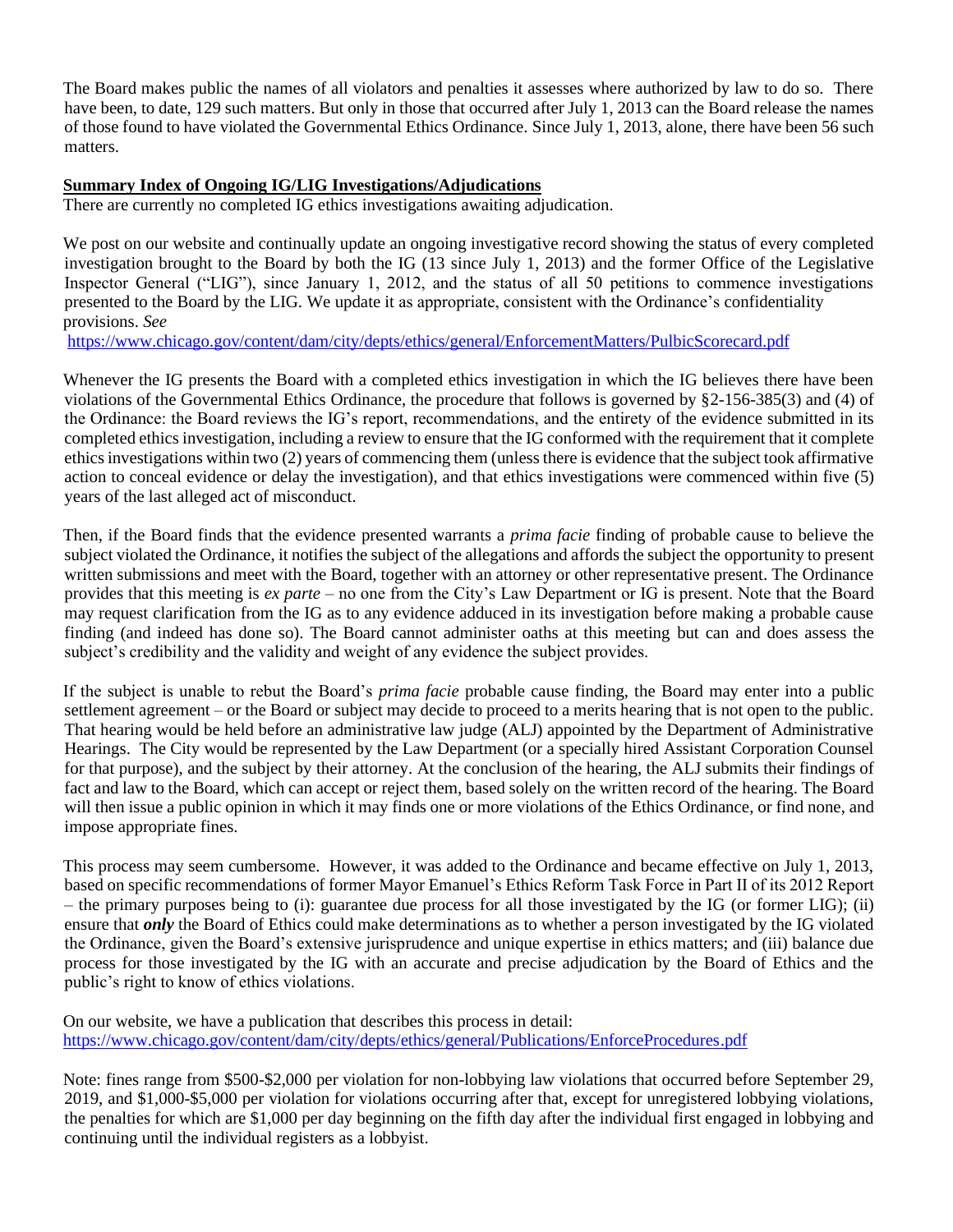Please note finally that, in all matters adjudicated or settled on or after July 1, 2013, the Board makes public the names of all violators and penalties assessed, or a complete copy of the settlement agreement.

### **Disclosures of Past Violations**

July 2013 amendments to the Ordinance provide that, when a person seeks advice from the Board about past conduct and discloses to the Board facts leading it to conclude that he or she committed a past violation of the Ordinance, the Board must determine whether that violation was minor or non-minor. If it was minor, the Board, by law, sends the person a confidential letter of admonition. If it was non-minor, then, under current law, the person is advised that he or she may self-report to the IG or, if he or she fails to do so within two (2) weeks, the Board must make that report. In 11 matters, the Board has determined that minor violations occurred, and the Board sent confidential letters of admonition, as required by the Ordinance. These letters are posted on the Board's website, with confidential information redacted out.

## **Litigation**

Lee v. City of Chicago. In June 2020, the City was sued in Cook County Circuit Court, Chancery Division, by a former City employee of the Civilian Office of Police Accountability (COPA). The case is *Jason W. Lee v. City of Chicago*, 2020 CH 04524. The plaintiff left City employment on February 28, 2020 and works as an attorney for the Policemen's Benevolent and Protective Association ("PBPA"). His suit alleges that the post-employment provisions of the Ordinance are unconstitutionally vague, and that the City is improperly attempting to regulate the practice of law by Illinois attorneys. It asked for a declaratory judgment and permanent injunction prohibiting the City from enforcing these restrictions against him. After the matter was briefed by both sides, on July 31, the Honorable Anna Demacopoulos denied the plaintiff's request for a temporary restraining order. The plaintiff was granted leave to file an amended complaint, and filed one, adding an as-applied constitutional challenge. The City moved to dismiss the enter matter. On February 25, Judge Demacopoulos granted the City's motion to dismiss concerning the facial challenge to sections 100(a) and (b) and also the as-applied challenge to section 100(a). The court, however, denied the motion concerning the as-applied challenge to section 100(b), but expressed concern that this claim may be moot. Count III was also dismissed; it asked for a declaratory judgment that, by enforcing the Ordinance, the City is violating PBPA members' right to "counsel of their choice." However, the court granted plaintiff leave to amend the complaint for all of the dismissed counts. Following the court's order on the City's motion to dismiss, the plaintiff was given leave to file an amended complaint, but he never did. Instead, he decided to move forward on the as-applied vagueness challenge to section 100(b) of the Ordinance. As a reminder, this is the only claim that survived the motion to dismiss. While Judge Demacopoulos questioned whether this claim was moot in light of the expiration of the one year ban that applied to the plaintiff, she left it up to the plaintiff whether he wanted to pursue the claim. Plaintiff may seek compensatory damages if he can prove that he suffered damage. The City filed its answer and affirmative defenses to the amended complaint on April 26.

The plaintiff recently filed discovery requests. Board legal staff met with our attorneys in the Law Department and forwarded materials necessary to respond to these requests. There have been discussions regarding possible settlement of the matter as well.

Note: several PBPA members filed grievances under their collective bargaining agreement, alleging that their right "to counsel of their choice" was violated by COPA. These were settled on terms that do not affect the Governmental Ethics Ordinance's post-employment provisions.

Johnson v. City of Chicago. On October 14, 2020, a now-former elected member of the Library Board of Wilmette (an Illinois unit of local government), sued the City in federal court. The case is *Dan Johnson v. City of Chicago*, No. 1:20 cv-06119. The plaintiff asked the court for a preliminary injunction preventing the City from enforcing the "crosslobbying" ban, §2-156-309, on the basis that it violated his rights of free speech and association under the First Amendment of the U.S. Constitution. On May 14, the Honorable John Robert Blakey granted the City's motion to dismiss the suit on mootness grounds, as the plaintiff is no longer a Wilmette elected official, and thus would not be precluded from registering as a lobbyist with our office. However, the dismissal was without prejudice, meaning that a *new* plaintiff could file a similar lawsuit.